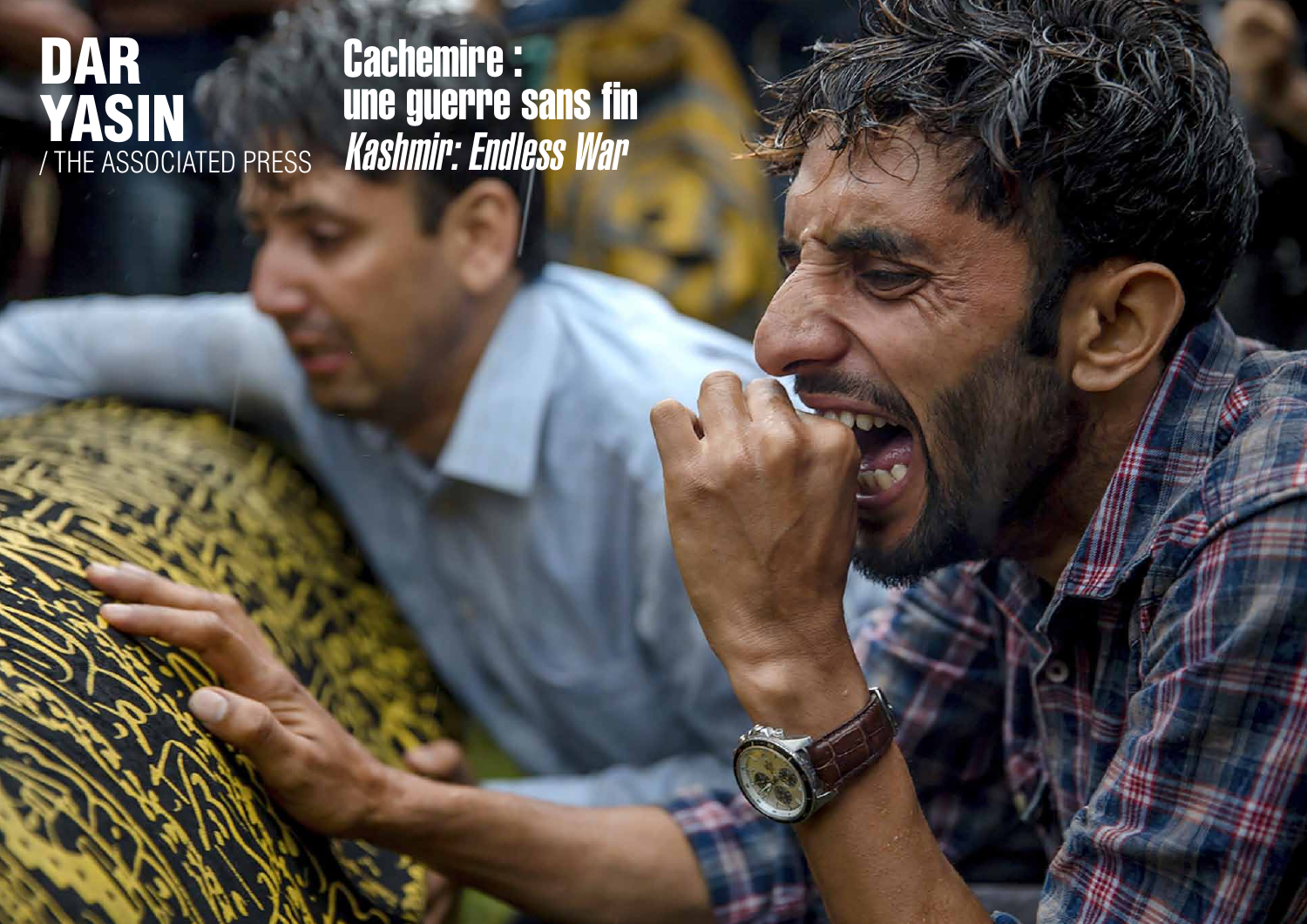

# Cachemire : une guerre sans fin

LIEU D'EXPOSITION COUVENT DES MINIMES Depuis que l'Inde et le Pakistan ont obtenu leur indépendance du Royaume-Uni en 1947, la région himalayenne disputée du Cachemire est au centre du conflit entre les deux pays. Ces deux puissances nucléaires voisines et rivales administrent chacune une partie du Cachemire, tout en revendiquant l'ensemble de son territoire.

En 1989, des dizaines de groupes de militants ont lancé une insurrection sanglante contre l'administration indienne. Les séparatistes cachemiris réclament l'indépendance depuis longtemps, ou le rattachement de la région au Pakistan.

Ces dernières années, la partie sous contrôle indien a connu de nouvelles attaques de la part des insurgés et de nombreuses manifestations contre l'autorité indienne. New Delhi accuse le Pakistan d'armer et d'entraîner les séparatistes, ce que le Pakistan nie. La plupart des Cachemiris soutiennent la cause de l'insurrection et participent aux rassemblements contre la présence indienne.

Cette année, le bilan humain s'est élevé à plus de 400 victimes, le plus lourd depuis dix ans. Lors du dernier soulèvement, violemment réprimé par l'armée indienne, près de 70000 personnes auraient perdu la vie.

> Les proches de Shujaat Bukhari, le rédacteur en chef assassiné du quotidien anglophone *Rising Kashmir*, pendant le cortège funèbre. Bukhari et ses deux gardes du corps ont été tués par balles par leurs assaillants au Cachemire sous contrôle indien. Le Comité pour la protection des journalistes a demandé aux autorités indiennes d'enquêter sur le meurtre du journaliste renommé. Kreeri, près de Srinagar, Cachemire sous contrôle indien, 15 juin 2018. © Dar Yasin / The Associated Press

Relatives of Shujaat Bukhari, slain editor-in-chief of the English-language daily newspaper *Rising Kashmir*, during the funeral procession. Bukhari and his two police bodyguards were fatally shot by assailants in Indiancontrolled Kashmir.

The Committee to Protect Journalists has called on the Indian authorities to investigate the killing of the prominent journalist.

Kreeri, near Srinagar, Indian-controlled Kashmir, June 15, 2018. © Dar Yasin / The Associated Press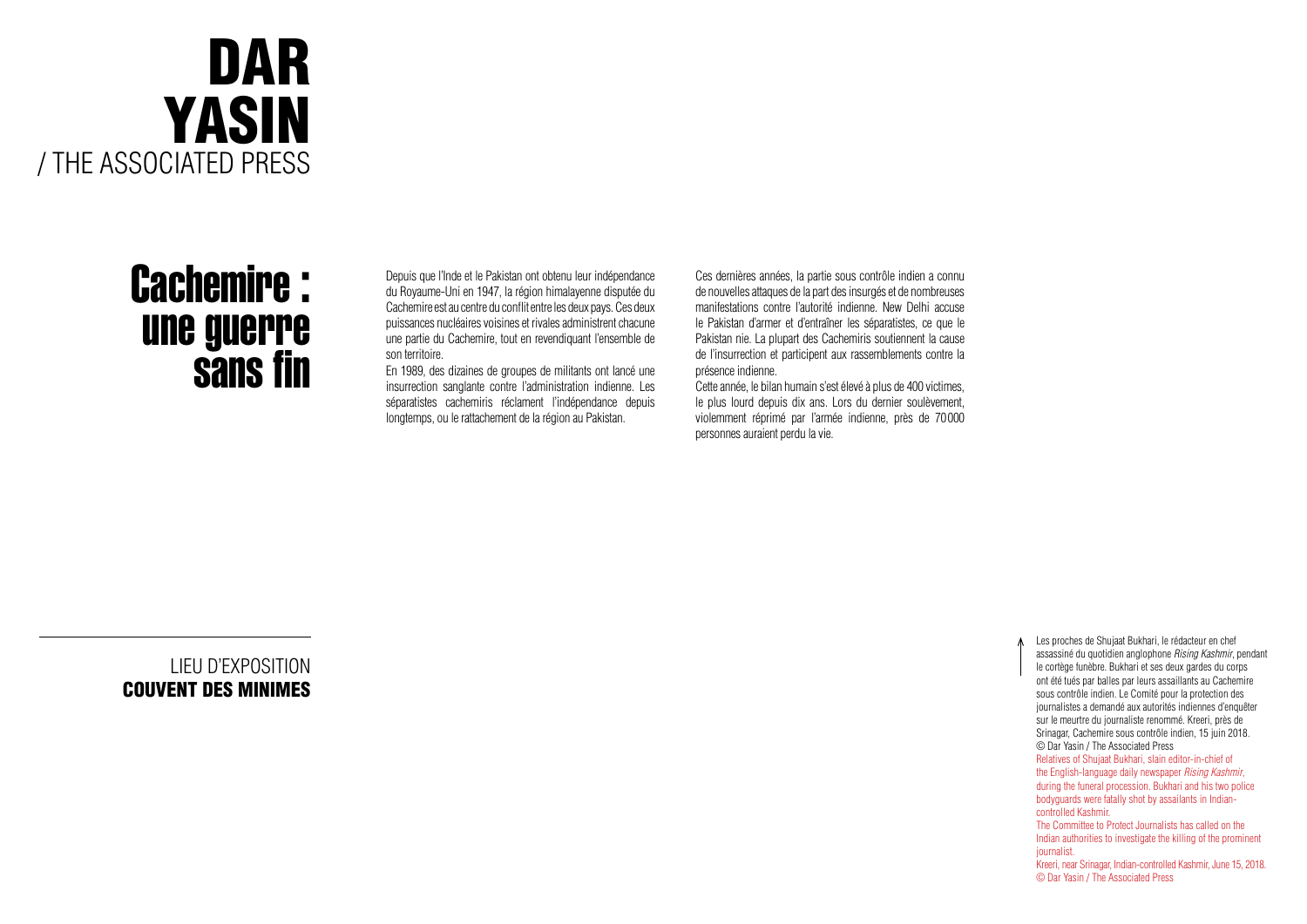

Des musulmans cachemiris ont grimpé sur des arbres pour voir le cortège funèbre de Waseem Malla, soupçonné d'être un militant du Hizbul Moudjahidine. Les manifestants hostiles à l'Inde ont attaqué les forces gouvernementales à coups de pierres et ont brûlé un véhicule blindé alors qu'ils assistaient aux obsèques de deux insurgés tués lors d'échanges de tirs dans la région disputée du Cachemire. Pehlipora, sud de Srinagar, Cachemire sous contrôle indien, 7 avril 2016. © Dar Yasin / The Associated Press

Kashmiri Muslims climbed trees to watch the funeral procession of Waseem Malla, suspected of being a Hizbul Mujahideen militant. Anti-India protesters attacked government forces with rocks and burned an armored vehicle while attending the funerals of two insurgents killed in a gun-battle in the disputed Kashmir region. Pehlipora, south of Srinagar, Indian-controlled Kashmir, April 7, 2016. © Dar Yasin / The Associated Press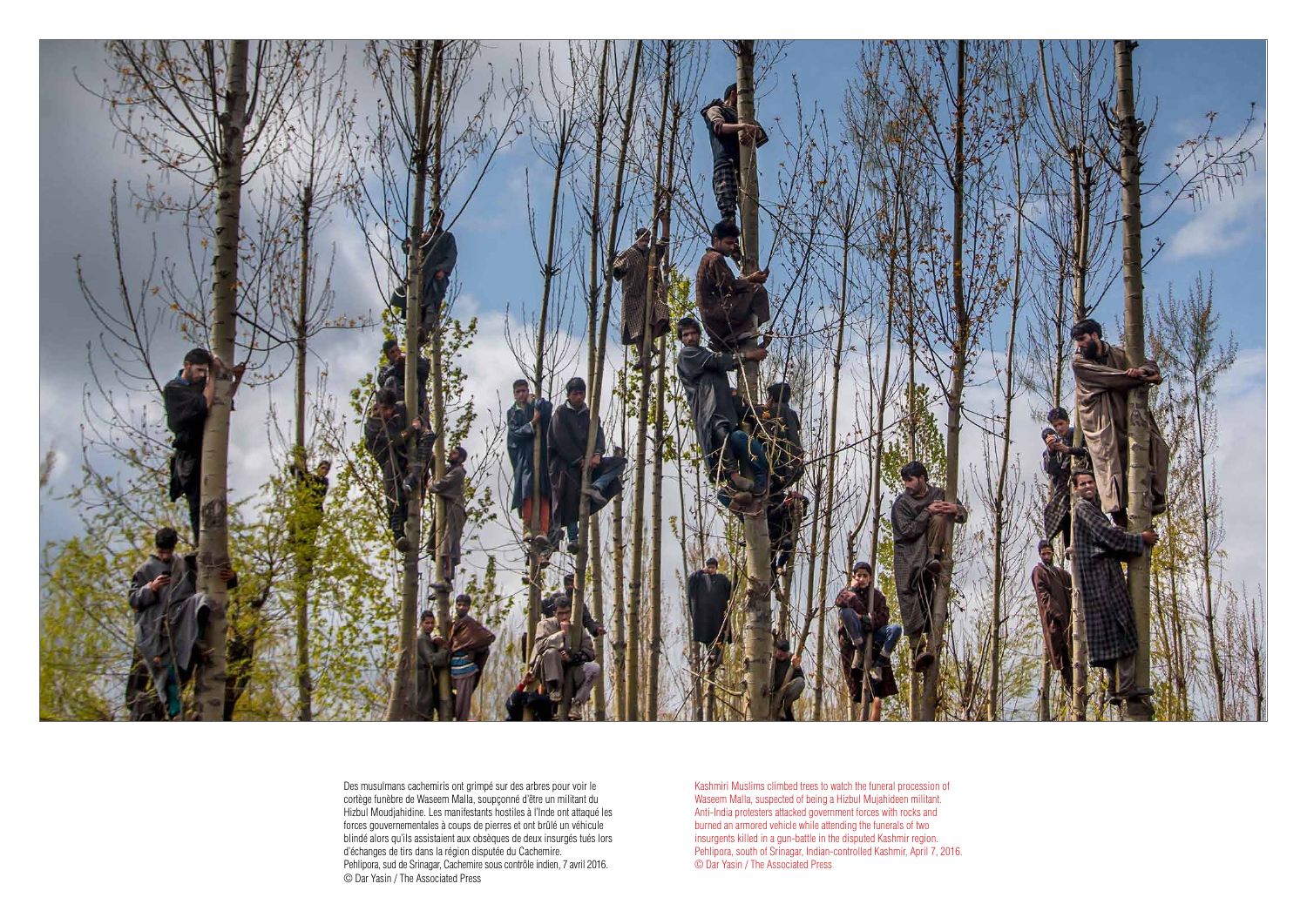

## Kashmir: Endless War

EXHIBITION VENUE COUVENT DES MINIMES

Ever since India and Pakistan gained independence from Britain in 1947, the disputed Himalayan region of Kashmir has been the center of conflict between the two nations. The neighboring nuclear rivals each administer part of Kashmir while still claiming it in its entirety.

In 1989, a bloody insurgency erupted with dozens of militant groups launching a violent campaign against Indian rule. Anti-India separatists have long demanded independence, or have called for the region to become part of Pakistan.

In recent years, the Indian-controlled portion has seen renewed rebel attacks and repeated public protests against Indian rule. India has accused Pakistan of arming and training the rebels, which Pakistan denies. Most Kashmiris support the cause of the rebels, and take part in civilian street protests against Indian control.

Over the past year the death toll has reached more than 400, the highest in a decade, while the number killed in the latest uprising and the ensuing Indian military crackdown is estimated at nearly 70,000.